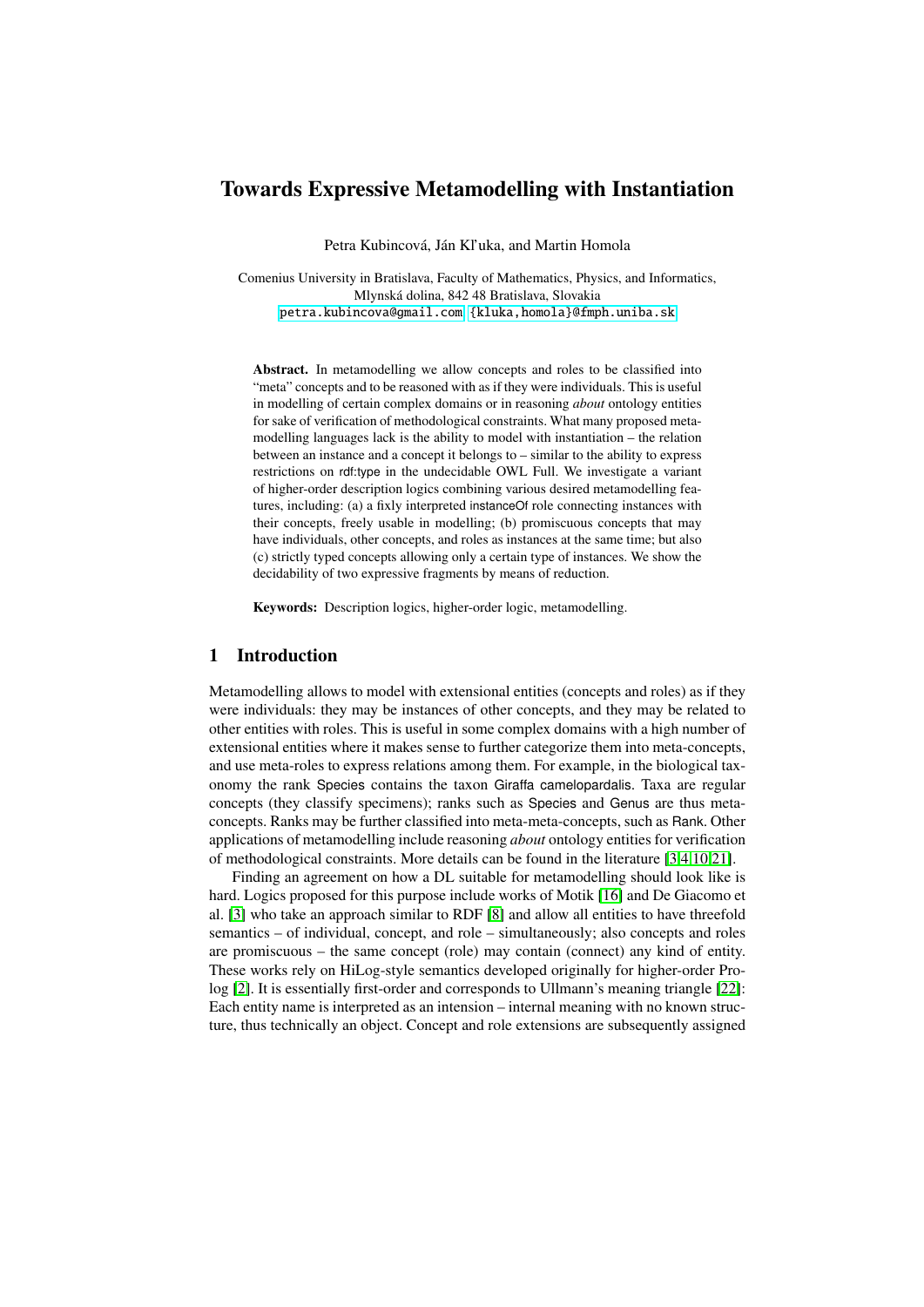to intensions. De Giacomo et al. interpret via intensions also concept and role expressions, more in the spirit of original HiLog. Homola et al. [\[11](#page-11-8)[,10\]](#page-11-2) proposed a HiLog-style higher-order DL that is strictly typed, i.e., the entities of different types (and orders) are disjoint. On the other hand, works of Pan et al. [\[18](#page-11-9)[,19\]](#page-11-10) and Motz et al. [\[17\]](#page-11-11) rely on the stronger, Henkin's truly higher-order semantics [\[9\]](#page-11-12) and are strictly typed. While Homola et al. and Pan et al. sort the higher order entities beforehand, Motz et al. introduce a new kind of axioms  $(=_{m})$  by which one identifies a concept with an individual when needed. Distinctly, Glimm et al. [\[4\]](#page-11-1) propose an axiomatization of metamodelling within a DL, relying on companion individuals for all regular concepts, which can then be asserted into meta-concepts as needed. This work supports only the second order, and the orders are separated.

Besides, in OWL 2 there is the option of punning [\[5\]](#page-11-13), i.e., using the same name in different contexts, which is essentially equivalent to the  $\pi$ -semantics investigated by Motik [\[16\]](#page-11-4) who showed that there is no semantic relation between the contextually different uses. Finally, OWL Full [\[20\]](#page-11-14) allows almost arbitrary metamodelling, including restrictions on the language constructs, such as instantiation, subconcept relation, or even restrictions themselves. OWL Full is undecidable and Motik [\[16\]](#page-11-4) showed that it remains so even if the underlying DL is downgraded to  $ALC$ . Interestingly enough, Glimm et al. [\[4\]](#page-11-1) axiomatized a metamodel of instantiation and, to some extent, also of subsumption in SROIQ.

We propose a new variant of higher-order DL for metamodelling with HiLog-style semantics, which combines and unifies some of the approaches listed above. We argue for, and implement the following features:

- Basic level of separation between individuals, concepts, and roles is needed, to avoid confusion, and to provide basic sanity checks for the modeller. Therefore individuals, corresponding to particular objects in the world, have no extensions. Concepts have only concept extensions and roles have only role extensions.
- Both promiscuous and strictly typed concept and role extensions coexist in the framework and may be freely chosen by the modeller. This allows, e.g., to require that the concept Person has individuals as instances only (it does not make sense for people to have extensions), while in the same ontology the concept Deprecated can have any instances (anything may become deprecated).
- In most of the former proposals, meta-levels can be viewed as additional layers in the ontology. Constraints may be modelled inside each layer but they cannot equally penetrate to different layers and create complex inter-layer dependencies. This is possible by modelling with instantiation. In our approach, a fixed role instanceOf connects instances with the concepts they belong to (it has equal semantics to rdf:type) and it may be freely modelled with. We are able to require, say, that for each species defined by von Linné there is specimen (instance of the species) in the British Museum.

The paper starts with brief preliminaries in [Sect. 2.](#page-2-0) [Section 3.1](#page-4-0) builds  $H_I(\mathcal{L})$ , a promiscuous higher-order variant of  $\mathcal L$  with instantiation modelling in which roles can-not be classified. [Section 3.2](#page-7-0) builds  $HIR(\mathcal{L})$  which adds the option to classify roles as well. Consequently, [Sect. 3.3](#page-9-0) shows how strict types are axiomatized in these languages, and [Sect. 3.4](#page-9-1) reviews the basic properties of these logics. Conclusions follow in [Sect. 4.](#page-10-0)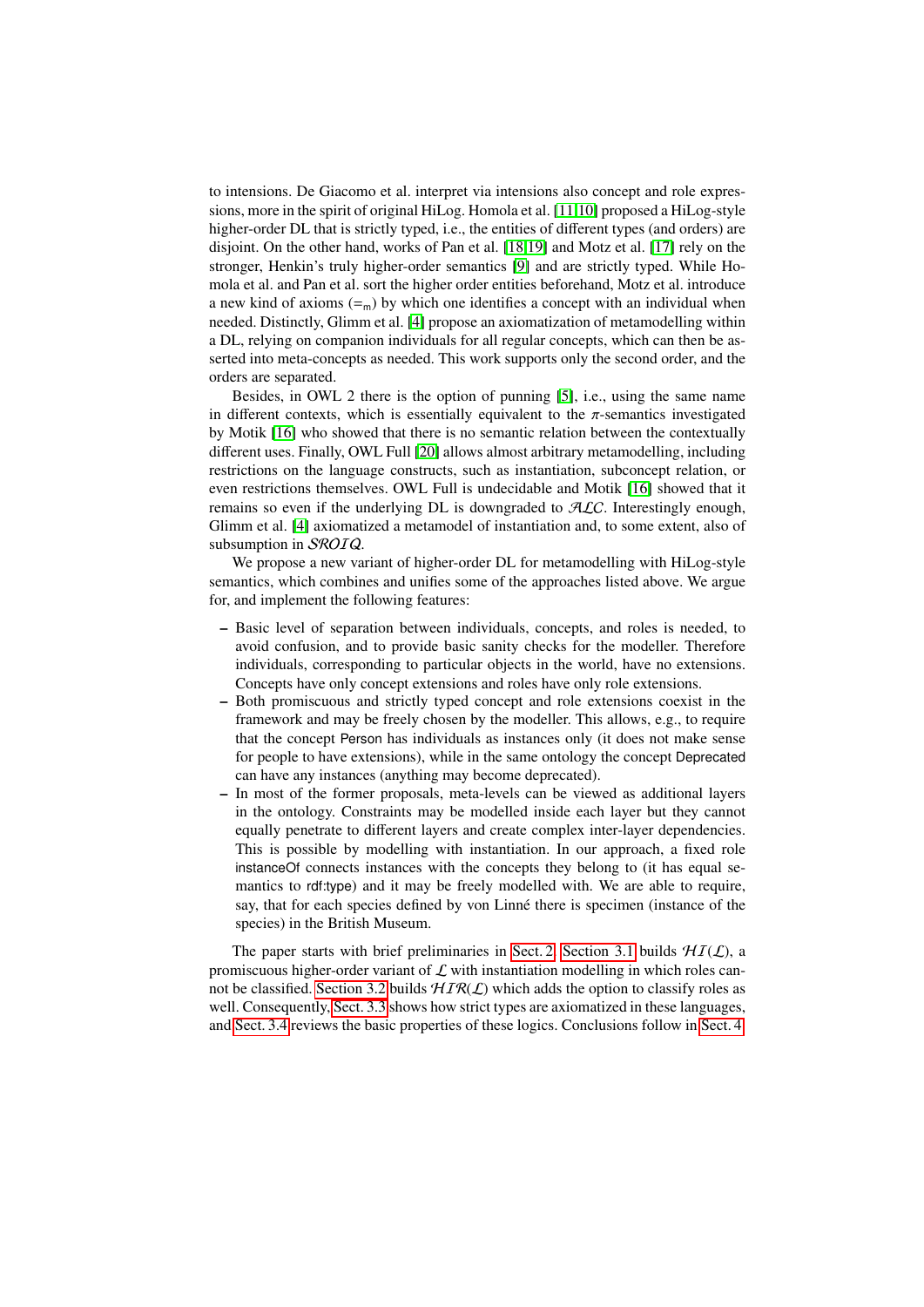Table 1. Syntax and Semantics of SROIQ

<span id="page-2-2"></span>

| Cons'tor                                                                                                                                    | Syntax Semantics |        |                                                                                                                                                                                                                                                                                           |         |                                                                                      | Syn. Semantics                                                                                                                                                                 |
|---------------------------------------------------------------------------------------------------------------------------------------------|------------------|--------|-------------------------------------------------------------------------------------------------------------------------------------------------------------------------------------------------------------------------------------------------------------------------------------------|---------|--------------------------------------------------------------------------------------|--------------------------------------------------------------------------------------------------------------------------------------------------------------------------------|
| complement $\neg C$ $\varDelta^I \setminus C^I$<br>intersection $C \sqcap D$ $C^I \cap D^I$<br>exist. restr.<br>card. restr.<br>self restr. |                  |        | $\exists R.C \quad \{x \mid \exists y \langle x, y \rangle \in R^I \land y \in C^I\}$<br>$\geq nR.C \quad \{x \mid \sharp\{y \mid \langle x, y \rangle \in R^{\mathcal{I}} \land y \in C^{\mathcal{I}}\} \geq n\}$<br>$\exists R.\mathsf{Self} \ \{x \mid \langle x, x \rangle \in R^I\}$ | nominal | $\{a\}$<br>univ. role $U \t A^T \times A^T$<br>chain (w) $S \cdot Q$ $S^I \circ Q^I$ | $\{a^I\}$<br>inv. role $R^- \{ \langle y, x \rangle \mid \langle x, y \rangle \in R^T \}$                                                                                      |
| <b>Axiom</b>                                                                                                                                |                  | Syntax | Semantics                                                                                                                                                                                                                                                                                 |         | Syntax                                                                               | Semantics                                                                                                                                                                      |
| conc. incl. (GCI) $C \sqsubseteq D$<br>role incl. (RIA)<br>reflexivity assert. $Ref(R)$                                                     |                  |        | $C^I \subset D^I$<br>$w \sqsubseteq R$ $w^I \subseteq R^I$<br>$RT$ is reflexive<br>role disjointness $Dis(P, R)$ $PT \cap RT = \emptyset$                                                                                                                                                 |         |                                                                                      | concept assert. $a: C$ $a^T \in C^T$<br>role assertion $a, b: R \langle a^I, b^I \rangle \in R^I$<br>neg. role assert. $a, b$ : $\neg R$ $\langle a^I, b^I \rangle \notin R^I$ |

## <span id="page-2-0"></span>2 Preliminaries

## <span id="page-2-3"></span>2.1 SROIQ Description Logic

SROIQ DL [\[12\]](#page-11-15) currently constitutes a generally accepted standard for a very expressive description logic. It uses a DL vocabulary  $N = N_C \oplus N_R \oplus N_I$  with countable sets of *atomic concepts*  $(N_C)$ , *atomic roles*  $(N_R)$ , and *individuals*  $(N_I)$ . *Complex concepts* (*complex roles*) are defined as the smallest sets containing all concepts and roles that can be inductively constructed using the concept (role) constructors<sup>[1](#page-2-1)</sup> in [Table 1,](#page-2-2) where  $C, D$ <br>are concepts. *P. R* are atomic or inverse roles, *S. O* are any roles (including role chains). are concepts, *<sup>P</sup>*, *<sup>R</sup>* are atomic or inverse roles, *<sup>S</sup>*, *<sup>Q</sup>* are any roles (including role chains), *<sup>a</sup>*, *<sup>b</sup>* are individuals, and *<sup>n</sup>* is a positive integer. A SROIQ *knowledge base* (KB) is a finite set  $K$  of *axioms* of the types shown in [Table 1.](#page-2-2)

A DL *interpretation* is a pair  $I = \langle \Delta^I, \cdot^I \rangle$  where  $\Delta^I \neq \emptyset$  and  $\cdot^I$  is a function<br>b that  $a^I \in \Delta^I$  for all  $a \in N$ ,  $\Delta^I \subset \Delta^I$  for all  $A \in N_0$  and  $R^I \subset \Delta^I \times \Delta^I$ such that  $a^I \in \Delta^I$  for all  $a \in N_I$ ,  $A^I \subseteq \Delta^I$  for all  $A \in N_C$ , and  $R^I \subseteq \Delta^I \times \Delta^I$ <br>for all  $R \in N_D$ . Interpretation of complex concepts and roles is inductively defined for all  $R \in N_R$ . Interpretation of complex concepts and roles is inductively defined as given in [Table 1.](#page-2-2) An axiom  $\varphi$  is *satisfied* by I (denoted  $I \models \varphi$ ) if I satisfies the respective semantic constraint listed in [Table 1,](#page-2-2) and I is a *model* of K (denoted  $I \models K$ ) if it satisfies all axioms of  $K$ . A concept C is *satisfiable w.r.t.*  $K$  if there is a model of K such that  $C^I \neq \emptyset$ . A formula  $\varphi$  is *entailed by* K (denoted  $\mathcal{K} \models \varphi$ ) if  $I \models \varphi$  for all models  $I$  of K. The two reasoning tasks of *concent satisfiability* and *concent* for all models I of K. The two reasoning tasks of *concept satisfiability* and *concept subsumption* entailment are inter-reducible [\[12\]](#page-11-15). Reasoning in SROIQ is decidable if further syntactic restrictions are applied [\[12\]](#page-11-15), which are based on the following notions.

A role *R* is *simple* if (a) it is atomic and it does not occur on the right-hand side of any RIA; (b) it is an inverse of a simple role  $S$ ; or (c) it occurs on the right-hand side of a RIA, but each such RIA is of the form  $S \subseteq R$  where *S* is a simple role.

A regular order on roles ≺ is a strict partial order (transitive and irreflexive binary relation) on roles (including inverse roles) such that  $S \prec R$  iff  $S^- \prec R$  for any roles  $S, R$ . Given a regular order on roles ≺, a RIA is ≺*-regular* if it has one of the following forms: (a)  $R \cdot R \sqsubseteq R$ ; (b)  $R^- \sqsubseteq R$ ; (c)  $S_1 \cdot \cdot \cdot \cdot S_n \sqsubseteq R$  and  $S_i \prec R$  for  $1 \le i \le n$ ; (d)  $R \cdot S_1 \cdot \cdot \cdot \cdot S_n \sqsubseteq R$ *R* and  $S_i \prec R$  for  $1 \le i \le n$ ; (e)  $S_1 \cdots S_n \cdot R \sqsubseteq R$  and  $S_i \prec R$  for  $1 \le i \le n$ .

<span id="page-2-1"></span>There are additional SROIQ constructors and axioms all of which, including individual equality (=), are reducible to the core constructs listed in [Table 1.](#page-2-2)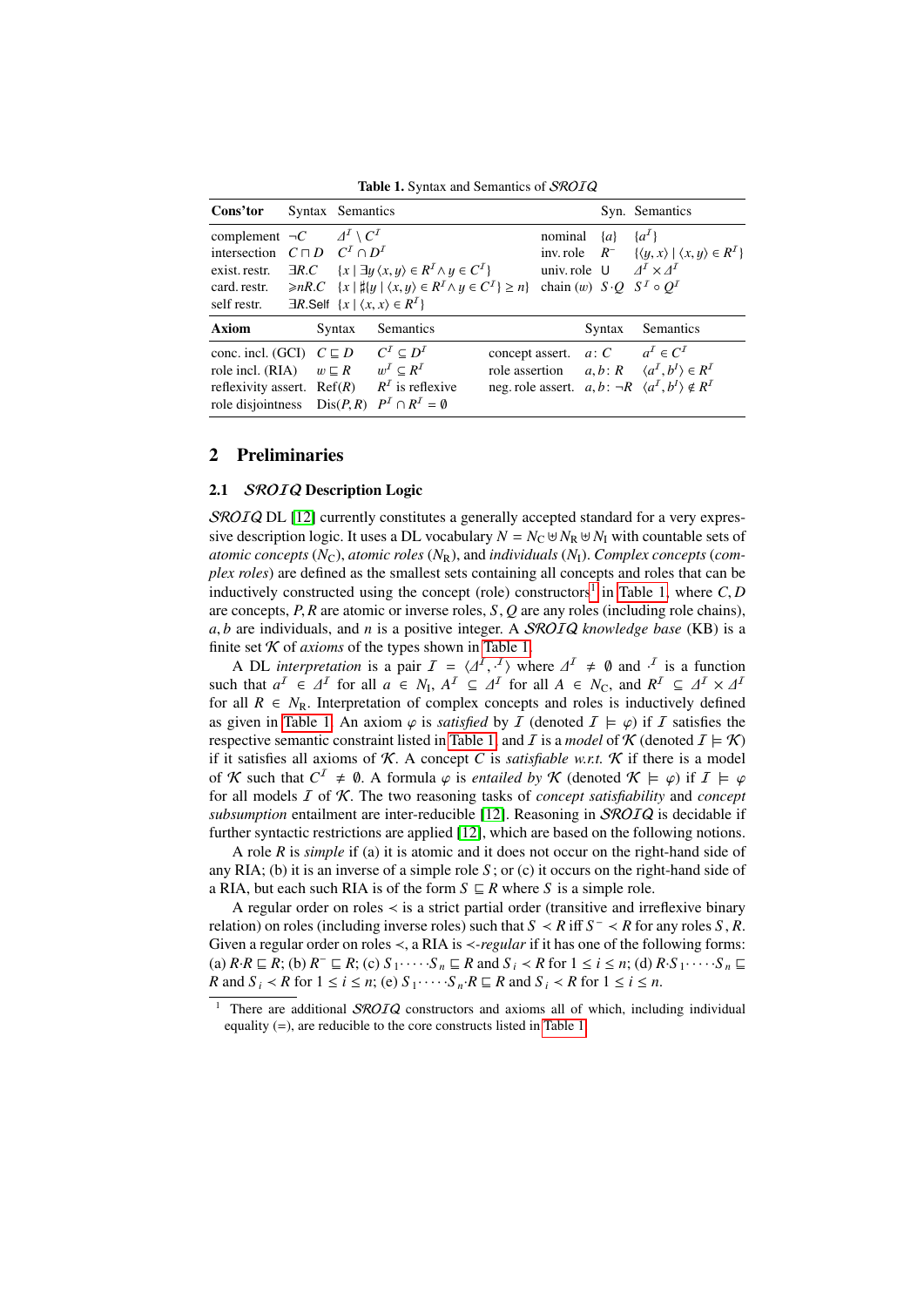<span id="page-3-0"></span>Table 2. Syntax and ν-semantics of SHOIQ*mm* Cons'tor Syntax Semantics Syn. Semantics intersection  $D_1 \sqcap D_2$   $C^I(D_1) \cap C^I$  $(D_2)$  complement ¬*D* ∆<br>∈  $R^T(S) \wedge u \in C^T(D)$ } nominal {a} {a}  $\iota^I\setminus C^I(D)$ exist. restr.  $\exists S.D$  {  $x \mid \exists y \langle x, y \rangle \in R^{I}(S) \land y \in C^{I}$ <br>card restr.  $>_{P}S.D$  {  $x \mid \exists y \exists y \langle x, y \rangle \in R^{I}(S) \land y \in C^{I}$  $\{a\}$  $^{I}$ card. restr.  $\ge nS.D$  { *x* |  $\sharp \{y \mid \langle x, y \rangle \in R^{\mathcal{I}}(S) \land y \in C^{\mathcal{I}}(D)\} \ge n$  } Axiom Syntax Semantics Syntax Semantics conc. incl. (GCI)  $D_1 \sqsubseteq D_2$  $I<sup>I</sup>(D<sub>1</sub>) ⊆ C<sup>I</sup>(D<sub>2</sub>)$ role incl. (RIA)  $I^I(S_1) \subseteq R^I$  $(S_2)$  transitivity  $S_1 \cdot S_1 \sqsubseteq_R S_1$   $R^I(S_1)$  is transitive concept assertion *a*: *D*<sub>1</sub>  $I^I \in C^I$ role assert. *a*, *b*: *S*<sub>1</sub>  $\langle B^I, b^I \rangle \in R^I(S_1)$ 

Finally, the restrictions placed on *SROIQ*: (a) only simple roles may appear in cardinality restrictions; self restriction, and role disjointness axioms; (b) there is a regular order of roles  $\prec$  such that all RIAs in the KB are  $\prec$ -regular; (c) the universal role may not appear in any RIA, role reflexivity, nor disjointness axiom.

Under these restrictions, satisfiability (and thus subsumption) is decidable [\[12\]](#page-11-15) and it is N2ExpTime complete [\[14\]](#page-11-16).

### <span id="page-3-1"></span>2.2 DLs with Metamodelling and the ν-Semantics

Motik  $[16]$  has proposed DLs for metamodelling with HiLog-based  $\nu$ -semantics. In DL applications of HiLog semantics [\[2\]](#page-11-6), names (and sometimes expressions) are first assigned domain objects called *intensions*, which, in turn, are assigned *extensions*: sets of intensions for concepts, or sets of pairs of intensions for roles. When treated as a concept instance or a role actor, the semantics of a name is its intension. When treated as a concept or a role, the extension of the name's intension is considered.

Motik's DL SHOIQ *with metamodelling* (abbreviated to SHOIQ*mm*) uses a *set of names N* =  $N_a \cup \{n^- | n \in N_a\}$  where  $N_a$  is a *set of atomic names*. The set of *concepts* is the smallest superset of *N* containing all concepts that can be inductively constructed using the constructors in [Table 2,](#page-3-0) where  $D_1$  and  $D_2$  are concepts,  $a, S \in N$ , and *n* is a non-negative integer. A  $\mathcal{S}$ HOIQ*mm knowledge base* is a set  $\mathcal K$  of axioms of the forms listed in [Table 2](#page-3-0) where  $S_1, S_2, a, b \in N$ , and  $D_1, D_2$  are concepts. *Simple names* are defined as *SROIQ* simple roles (using  $E_R$  instead of  $E$ ). A KB K employs the *unique role assumption* (URA) if  $({S_1} \subseteq \neg {S_2}) \in K$  for each two distinct names  $S_1$  and  $S_2$ occurring as roles in  $K$ .

A *v*-interpretation is a quadruple  $I = \langle A^I, {}^J, C^I, R^I \rangle$  where  $A^I \neq \emptyset$  is a *domain set*,<br> $N \rightarrow A^I$  is a *name interpretation function*  $C^I \cdot A^I \rightarrow 2^{A^I}$  is an *atomic concent ex-*A *v*-interpretation is a quadruple  $I = \langle A^I, \cdot^I, C^I, R^I \rangle$  where  $A^I \neq \emptyset$  is a *domain set*,<br>  $I: N \to A^I$  is a *name interpretation function*,  $C^I: A^I \to 2^{A^I}$  is an *atomic concept extension function* and  $R^I: A^I \$ *tension function* and  $R^I: \Delta^I \to 2^{\Delta^I \times \Delta^I}$  is a *role extension function*. The extension of  $C^I$ <br>to concents and *y*-satisfaction of axioms  $(I \models \emptyset)$  are specified in Table 2. The notions to concepts and *v*-*satisfaction* of axioms ( $I \models \varphi$ ) are specified in [Table 2.](#page-3-0) The notions of v-model and v-entailment are defined analogously to their  $SROIQ$  counterparts. A concept *D* is *v*-satisfiable w.r.t.  $K$  if  $C^I(D) \neq \emptyset$  in some *v*-model *I* of K.<br>Decidently of *y* satisfiability in NEXATime was proved by Motik L.

Decidability of *v*-satisfiability in NExpTime was proved by Motik [\[16\]](#page-11-4) if (a) only simple names appear in cardinality restrictions, and (b) the KB employs URA, or contains no nominals and no cardinality restrictions.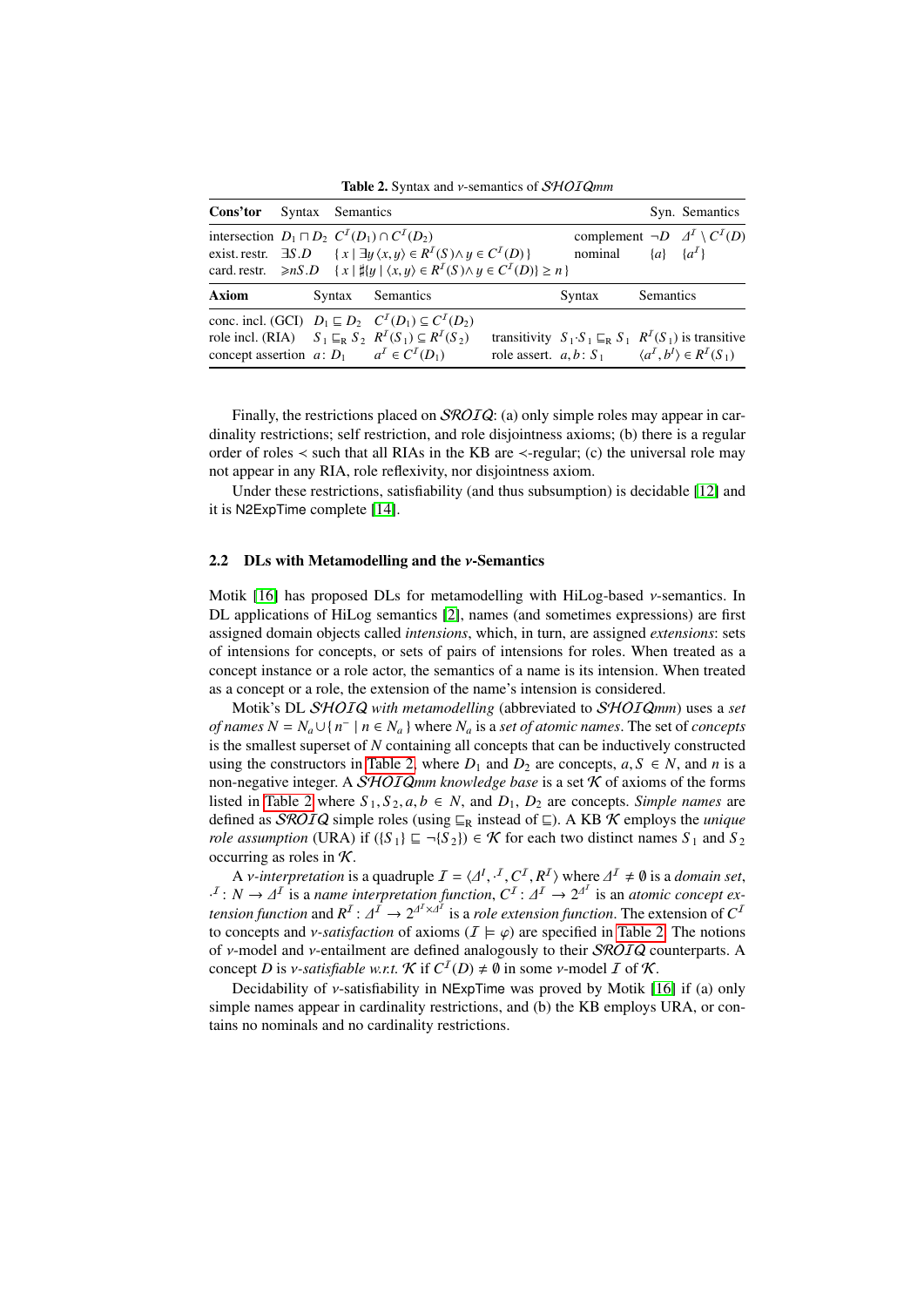Table 3. Syntax and semantics of  $H_I(SROIQ)$  and  $HIR(SHOIQ)$ 

<span id="page-4-1"></span>

| Syntax            | Extensions in $H_I(SROIQ)$                                                                                                                                                                    | Extensions in <i>HIR(SHOIQ)</i>                                                         |
|-------------------|-----------------------------------------------------------------------------------------------------------------------------------------------------------------------------------------------|-----------------------------------------------------------------------------------------|
| $R_0$             | $R_0^{I\mathcal{E}}$                                                                                                                                                                          | $R_0^{I\mathcal{E}}$                                                                    |
| $R^-$             | $\{(y, x)   (x, y) \in R^{\mathcal{E}}\}\$                                                                                                                                                    | $\{(y, x)   (x, y) \in R^{\mathcal{E}}\}\$                                              |
| U                 | $(\varDelta_{I}^{I} \uplus \varDelta_{C}^{I}) \times (\varDelta_{I}^{I} \uplus \varDelta_{C}^{I})$                                                                                            |                                                                                         |
| $S \cdot O$       | $S^{\mathcal{E}} \circ O^{\mathcal{E}}$                                                                                                                                                       | $R^{\varepsilon} \circ R^{\varepsilon}$ for $S = R, O = R$                              |
| instanceOf        | $\{(x,y) \mid x \in \Delta_1^I \cup \Delta_1^I \wedge y \in \Delta_1^I \wedge x \in y^{\mathcal{E}}\}$ $\{(x,y) \mid x \in \Delta_1^I \wedge y \in \Delta_1^I \wedge x \in y^{\mathcal{E}}\}$ |                                                                                         |
| A                 | $A^{I\mathcal{E}}$                                                                                                                                                                            | $A^{I\mathcal{E}}$                                                                      |
| $\neg C$          | $(A^I_{\mathrm{I}} \cup A^I_{\mathrm{C}}) \setminus C^{\mathcal{E}}$                                                                                                                          | $A^I \setminus C^{\mathcal{E}}$                                                         |
| $C \sqcap D$      | $C^{\mathcal{E}} \cap D^{\tilde{\mathcal{E}}}$                                                                                                                                                | $C^{\mathcal{E}} \cap D^{\mathcal{E}}$                                                  |
| $\{B\}$           | $\{B^I\}$                                                                                                                                                                                     | $\{B^I\}$                                                                               |
| $\exists R.C$     | $\{x \mid \exists y \cdot (x, y) \in R^{\mathcal{E}} \land y \in C^{\mathcal{E}}\}$                                                                                                           | $\{x \mid \exists y \cdot (x, y) \in R^{\mathcal{E}} \land y \in C^{\mathcal{E}}\}\$    |
| $\geqslant nR.C$  | $\{x \mid \# \{y \mid (x, y) \in R^{\mathcal{E}} \land y \in C^{\mathcal{E}}\} \geq n\}$                                                                                                      | $\{x \mid \#\{y \mid (x, y) \in R^{\mathcal{E}} \land y \in C^{\mathcal{E}}\} \geq n\}$ |
| $\exists R$ .Self | $\{x \mid (x, x) \in R^{\mathcal{E}}\}\$                                                                                                                                                      |                                                                                         |
| $C \sqsubseteq D$ | $C^{\mathcal{E}} \subset D^{\mathcal{E}}$                                                                                                                                                     | $C^{\mathcal{E}} \subseteq D^{\mathcal{E}}$                                             |
| B: C              | $B^I \in C^{\mathcal{E}}$                                                                                                                                                                     | $B^I \in C^{\mathcal{E}}$                                                               |
|                   | $B_1, B_2$ : $R$ $(B_1^I, B_2^I) \in R^{\mathcal{E}}$                                                                                                                                         | $(B_1^I, B_2^I) \in R^{\mathcal{E}}$                                                    |
|                   | $B_1, B_2$ : $\neg R$ $(B_1^{\overline{I}}, B_2^{\overline{I}}) \notin R^{\mathcal{E}}$                                                                                                       |                                                                                         |
| $w \sqsubseteq R$ | $w^{\mathcal{E}} \subset R^{\mathcal{E}}$                                                                                                                                                     | $w^{\mathcal{E}} \subset R^{\mathcal{E}}$ for $w = P$ or $w = R \cdot R$                |
|                   | $Dis(P, R)$ $P^{\mathcal{E}} \cap R^{\mathcal{E}} = \emptyset$                                                                                                                                |                                                                                         |

# 3 Higher-Order DLs with Promiscuous Concepts and Instantiation Modelling

The logics  $H_I(\mathcal{L})$  and  $H_I(\mathcal{R}(\mathcal{L}))$  defined in this section for an underlying first-order DL L rely on HiLog-style semantics. They feature *promiscuous* higher-order concepts with different types of entities allowed as instances. In addition, the fixed instanceOf role metamodels the instantiation relation, and it is usable in axioms like any other role. The letter  $H$  stands for higher-order,  $I$  for instance Of, and  $R$  for metamodelling of roles.

#### <span id="page-4-0"></span>3.1 Promiscuous Concepts and Instance Modelling

We first define  $HISROIQ$ , a higher-order variant of  $SROIQ$  allowing individuals and concepts to be classified, and featuring the instanceOf role. Roles relate both individuals and concepts with one another, but they cannot be classified.  $H_I(\mathcal{L})$  for a fragment  $\mathcal L$  of SROIQ is the corresponding fragment of  $H_I(SROIQ)$ .

In some HiLog-based DLs [\[16](#page-11-4)[,3\]](#page-11-0), names designate intensions and are fully interchangeable as individuals, concepts, and roles, depending on their occurrence. We believe that such an approach is less suitable in the realm of DLs. The individual-conceptrole distinction is fundamental from the ontological standpoint (see, e.g., [\[6,](#page-11-17) Pt. II], [\[7,](#page-11-18) Ch. 4, 6, 7], [\[21\]](#page-11-3)) and dates back to Aristotle [\[1,](#page-11-19) 2a11, 6a37]. This distinction also saves users accustomed to first-order DLs from surprises, and provides basic sanity checks.

Let us now define the syntax of  $H_I(SROIQ)$ . Note that the instance Of role can occur anywhere where any regular atomic role can.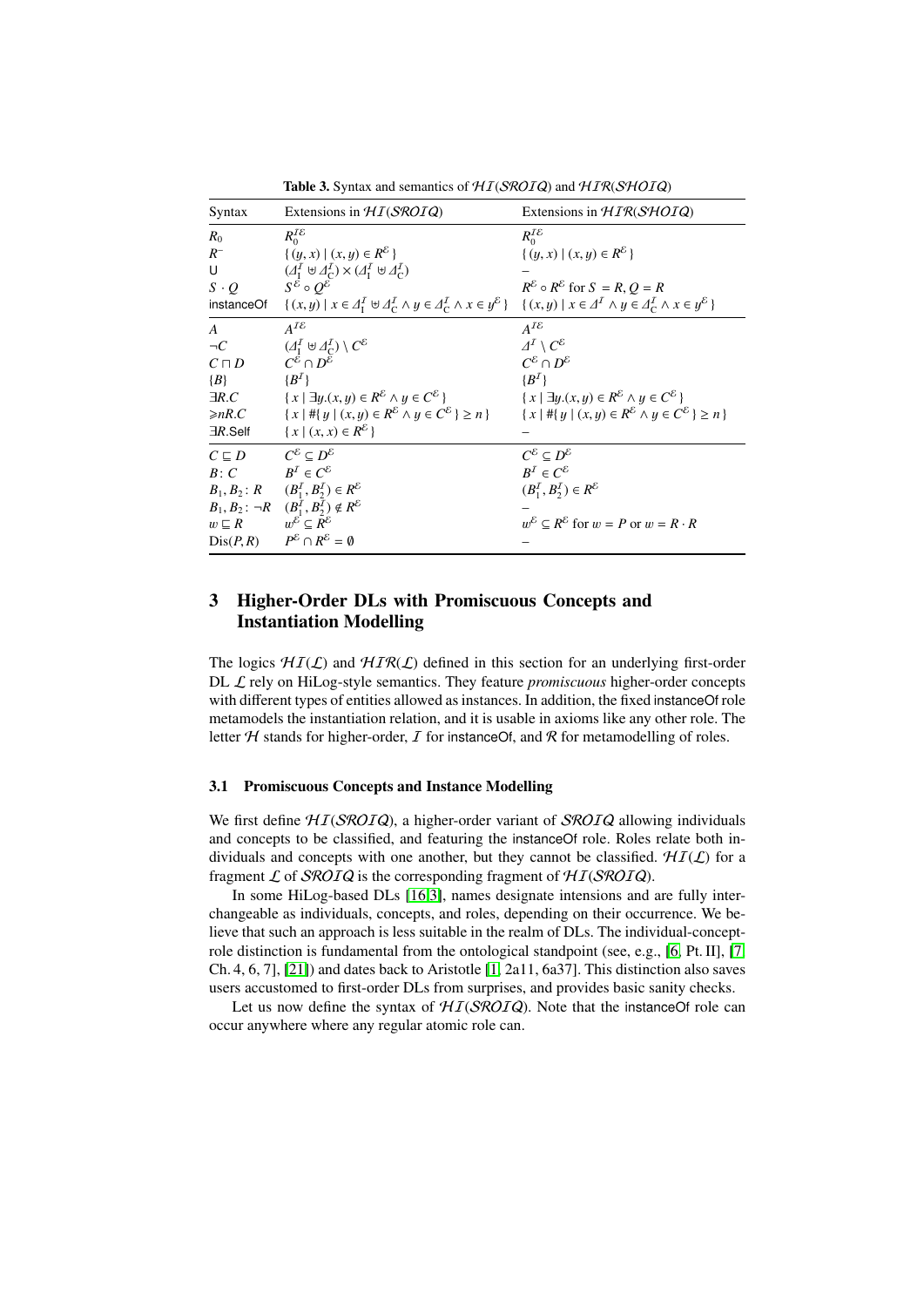**Definition 1.** *Let*  $N = N_I \oplus N_C \oplus N_R$  *be a DL vocabulary such that* instanceOf ∈  $N_R$ . HI(SROIQ) role expressions *are inductively defined as the smallest set containing the expressions listed in [Table 3](#page-4-1) (upper part), where*  $R_0 \in N_R \setminus \{instanceOf, U\}$ *, R is an atomic or inverse role, S and Q are role expressions.* HI(SROIQ) descriptions *are inductively defined as the smallest set containing the expressions listed in [Table 3](#page-4-1)*  $(middle part)$ , where  $A \in N_C$ ,  $B \in N_1 \biguplus N_C$ , C and D are descriptions, and R is an atomic *or inverse role. A* HI(SROIQ) knowledge base K *is a finite set of* axioms *of the forms listed in [Table 3](#page-4-1)* (*bottom part*), where  $B, B_1, B_2 \in N_I \oplus N_C$ , C and D are descriptions, P *and R are atomic or inverse roles, and* w *is a role chain.*

 $HISROIQ$  easily models the taxonomic example from the Introduction. Taxons are classified to meta-concepts of ranks (Species, Genus, . . . ), ranks to the meta-metaconcept Rank [\(1\)](#page-5-0). Metaconcepts are axiomatized just as concepts [\(2\)](#page-5-1).

<span id="page-5-1"></span><span id="page-5-0"></span>

| G. camelopardalis: Species | Giraffa: Genus                                           | Species: Rank                             | Genus: Rank (1) |     |
|----------------------------|----------------------------------------------------------|-------------------------------------------|-----------------|-----|
|                            | Species $\sqcup$ Genus $\sqcup \cdots \sqsubseteq$ Taxon | Species $\sqcap$ Genus $\sqsubseteq \bot$ |                 | (2) |

Metaroles with concepts on one or both sides of the relationship allow specifying that a taxon or rank was definedBy a person [\(3\)](#page-5-2), and that one species is an evolutionary successorOf of another [\(4\)](#page-5-3). We can then express complex meta-concepts such as LinneanSpecies [\(5\)](#page-5-4).

<span id="page-5-4"></span><span id="page-5-3"></span><span id="page-5-2"></span>

| $\exists$ definedBy. $\top \sqsubseteq$ Taxon $\sqcup$ Rank $\top \sqsubseteq \forall$ definedBy. Person Giraffa, M. T. Brünnich: definedBy (3) |     |
|-------------------------------------------------------------------------------------------------------------------------------------------------|-----|
| T ⊑ VsuccessorOf.Species<br>$\exists$ successorOf. $\top \sqsubseteq$ Species                                                                   | (4) |
| LinneanSpecies $\equiv$ Species $\sqcap$ 3definedBy.{vonLinné}                                                                                  | (5) |

First-order modelling still works as in *SROIQ*: Individual organisms are classified to taxons and particular species are subsumed by their respective genera [\(6\)](#page-5-5). Roles record that a specimen (a studied example individual of a species) was describedBy a person, and is locatedIn a museum [\(7\)](#page-5-6).

<span id="page-5-6"></span><span id="page-5-5"></span>

| Zarafa: G. camelopardalis G. camelopardalis $\subseteq$ Giraffa Specimen $\subseteq$ Organism                                                                               |  | (6) |
|-----------------------------------------------------------------------------------------------------------------------------------------------------------------------------|--|-----|
| $\exists$ describedBy. $\top$ $\sqcup$ $\exists$ locatedIn. $\top \sqsubseteq$ Specimen $\top \sqsubseteq \forall$ describedBy.Person $\sqcap \forall$ locatedIn.Museum (7) |  |     |

 $HISROIQ$ ) employs HiLog-based semantics: each entity is denoted to a domain element (the intension) using the intension function  $\cdot^{I}$ . The intensions for individuals, concepts, and roles are disjoint. Intensions of concepts (roles) are assigned concept (role) extensions. Only one extension function  $\mathcal{E}$  is therefore needed, unlike in the *y*-<br>semantics. The instance of role has fixed semantics: it connects an instance with the semantics. The instanceOf role has fixed semantics: it connects an instance with the intension of each concept it belongs to  $-$  i.e., just like rdf:type in RDF [\[8\]](#page-11-5).

**Definition 2.** An  $H I$ -interpretation of a DL vocabulary N with instanceOf ∈  $N_R$  is a *triple*  $I = (\Delta^I, \cdot^I, \cdot^{\mathcal{E}})$  *such that:* 

*1.*  $\Delta^I = \Delta^I_I \oplus \Delta^I$   $\Delta^I$  where  $\Delta^I_I$ ,  $\Delta^I$ ,  $\Delta^I$  are pairwise disjoint,<br>
2.  $\Delta^I = \Delta^I$  for each a.C. N.  $\Delta^I = \Delta^I$  for each  $\Delta \in N$ ,  $P^I = \Delta^I$ *z*,  $a^I \in A_I^I$  for each  $a \in N_I$ ,  $A^I \in A_I^I$  for each  $A \in N_C$ ,  $R^I \in A_I^I$  for each  $R \in N_R$ ,<br>  $\overline{A} \in \overline{A}$  is  $A^I$  for each  $a \in A^I$ ,  $\overline{A} \in \overline{A}$  ( $A^I$ )  $\vee$  ( $A^I$ ) is  $A^I$ ) for each  $x \in A^I$ . 3.  $c^{\mathcal{E}} \subseteq \Delta_{\mathbf{I}}^{I} \oplus \Delta_{\mathbf{C}}^{I}$  *for each*  $c \in \Delta_{\mathbf{C}}^{I}$ ,  $r^{\mathcal{E}} \subseteq (\Delta_{\mathbf{I}}^{I} \oplus \Delta_{\mathbf{C}}^{I}) \times (\Delta_{\mathbf{I}}^{I} \oplus \Delta_{\mathbf{C}}^{I})$  *for each*  $r \in \Delta_{\mathbf{R}}^{I}$ .

Extensions of role expressions  $R^{\varepsilon}$  and of descriptions  $C^{\varepsilon}$  are inductively defined ac*cording to [Table 3.](#page-4-1)*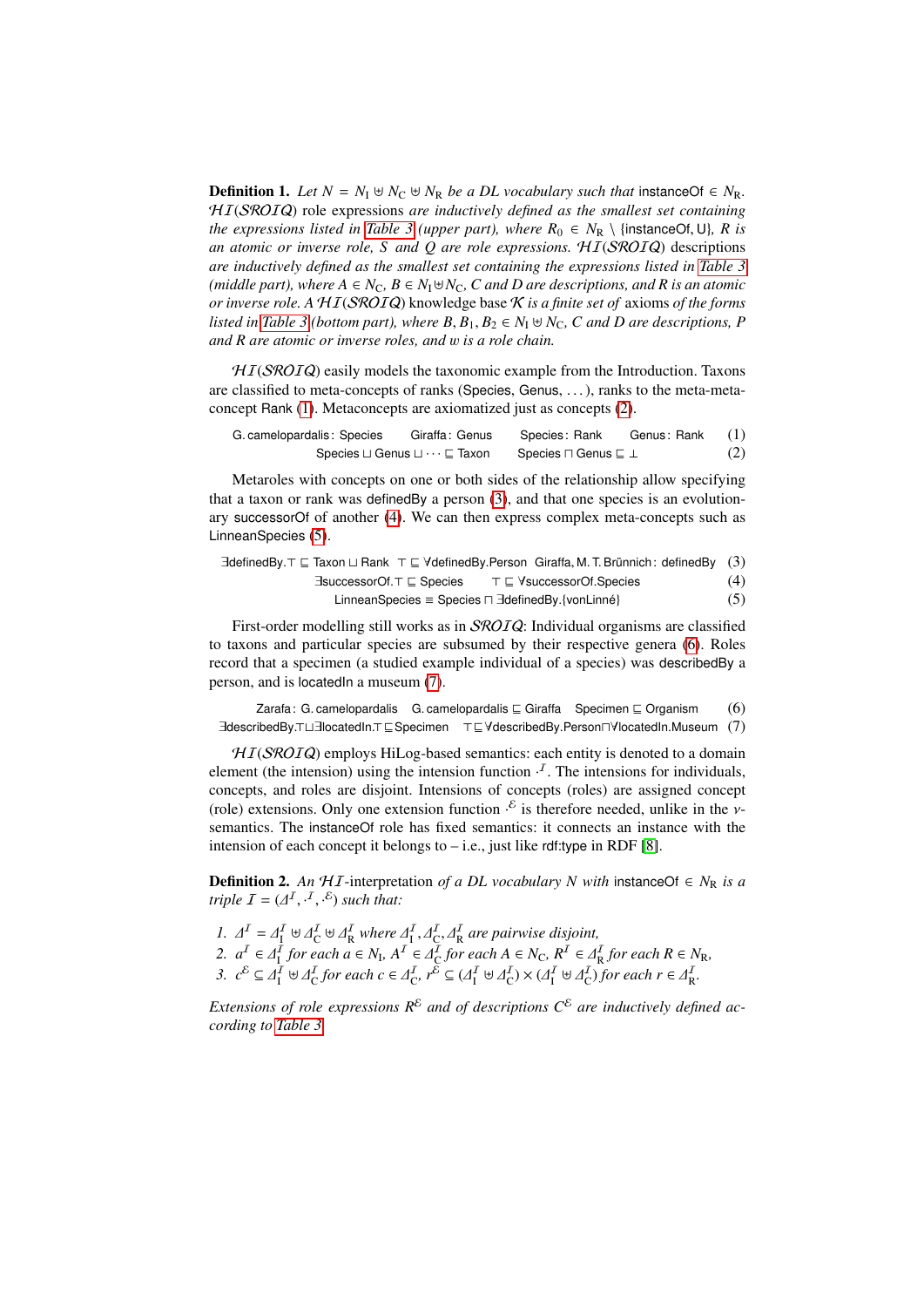The semantics of axioms (and of nominals above) is defined so that when a name is treated as a concept instance or a role actor, its intension is considered.

**Definition 3.** An axiom  $\varphi$  is satisfied by a HI-interpretation I (I  $\models \varphi$ ) if I satisfies the *respective semantic constraints from the lower part of [Table 3.](#page-4-1) A* HI*-interpretation* I *is a* model *of*  $\mathcal{K}$  ( $I \models \mathcal{K}$ ) *if I satisfies every axiom*  $\varphi \in \mathcal{K}$ *. A concept C is* satisfiable w.r.t. K *if there exists a model* I of K *such that*  $C^I \neq \emptyset$ . An axiom  $\varphi$  *is* entailed by K  $(K \models \varphi)$  *if*  $I \models \varphi$  *holds for each*  $I$  *such that*  $I \models K$ *.* 

The semantics of instanceOf should now be apparent. The fixed interpretation of this role allows to "move accross" meta-layers in modelling: Restrictions on instanceOf can select instances of concepts satisfying various meta-criteria, e.g., specimens of Linnean species described by someone else than von Linné [\(8\)](#page-6-0). Conversely, restrictions on instanceOf<sup>−</sup> select concepts whose instances satisfy complex criteria, e.g., species with specimens located in the British Museum. Liberal treatment of the instanceOf role allows creating its subroles, e.g., hasType assigning a prototypical specimen to each species [\(10\)](#page-6-1), and using them in number restrictions, e.g., to assert that each species has exactly one holotype (the "most notable" specimen) and it is located in a major museum [\(11\)](#page-6-2). While we could have created the meta-role hasType anyway, without relating it to instanceOf we could not assure that it connects each species with one of its instances.

| Specimen $\sqcap$ 3instanceOf.(Species $\sqcap$ 3definedBy. [vonLinné}) $\sqcap$ 3describedBy. $\neg$ {vonLinné} |                                               |                                             |      |  |
|------------------------------------------------------------------------------------------------------------------|-----------------------------------------------|---------------------------------------------|------|--|
| Species $\sqcap$ 3instance Of $\lceil$ . (Specimen $\sqcap$ 3located In. {british Musem})                        |                                               |                                             |      |  |
| has Type $\sqsubseteq$ instance Of                                                                               | $\exists$ hasType. $\top \sqsubseteq$ Species | $\top \sqsubseteq \forall$ hasType.Specimen | (10) |  |
| Species $\Gamma$ (<1bas Type Holotype) $\Gamma$ -1bas Type (Holotype $\Gamma$ Hocatedla Major Musem)             |                                               |                                             | (11) |  |

<span id="page-6-2"></span><span id="page-6-1"></span><span id="page-6-0"></span>Species  $\sqsubseteq (\leq 1$ hasType.Holotype)  $\sqcap =1$ hasType.(Holotype  $\sqcap \exists$ locatedIn.MajorMusem) (11)

We will now show how  $HISROIQ$  can be reduced to first-order SROIQ. The reduction, fully defined below, is based on ideas by Glimm et al. [\[4\]](#page-11-1). For each concept *A*, a new individual name c*<sup>A</sup>* is introduced to represent *A*'s intension. These new names are instances of a new concept  $\tau_c$  of concept intensions. The relationship between the extension *A* and the intension  $c_A$  is expressed through the instance Of role in the InstSync axioms. In the reduced knowledge base, instanceOf is an ordinary, axiomatized role.

**Definition 4** (First-Order Reduction). *A DL vocabulary N with* instanceOf ∈  $N_R$  *is reduced into a DL vocabulary*  $N^1 := (N^1_C, N^1_R, N^1_I)$  where  $N^1_C = N_C \uplus {\{\top_C\}}$ ,  $N^1_R = N_R$ ,  $N^1_I = N_I$ .<br>  $N^1 \uplus C_1 \downarrow A \in N_C$  for fresh names  $\top_G$  and  $C_1$  for all  $A \in N_C$ , A given  $HIC$  **SROTO**), KB *N*<sub>I</sub> ⊎ {c<sub>*A*</sub> | *A* ∈ *N*<sub>C</sub>} *for fresh names*  $\tau$ <sub>C</sub> *and* c<sub>*A*</sub> *for all A* ∈ *N*<sub>C</sub>. *A given*  $H I(SROIQ)$  *KB* K in N is reduced into a SROIQ KB K<sup>1</sup> := Bound(K) ∪ InstSync(K) ∪ Typing(K) *in*  $N^1$  *where* Bound(K) *is obtained from* K *by replacing each occurence of*  $A \in N_C$ *in a nominal or in the left-hand side of a concept or (negative) role assertion by* c*A.* InstSync(K) *consists of axioms*  $A \equiv$  ∃instanceOf.{c<sub>A</sub>} *for all*  $A \in N_C$ . Typing(K) *consists of axioms*  $\top \sqsubseteq \forall$  *instanceOf.*  $\top_C$ *, a*:  $\neg \top_C$  *and*  $c_A$ :  $\top_C$  *for all*  $a \in N_I$  *and*  $A \in N_C$ .

<span id="page-6-3"></span>The following theorem asserts that  $\mathcal{K}^1$  is just as strong as  $\mathcal{K}$ . The more involved part of its proof is finding a  $\mathcal{H}I(SROIQ)$  model  $I$  of  $\mathcal K$  for a first-order model  $\mathcal J$  of  $\mathcal K^1.$  We define the set of concept intensions  $\Delta_C^T$  as  $\tau_C^J$ <br>cent 4 be  $c^J$ . We then define for each concept  $\mathcal{C}$ , and let the intension of each atomic concept *A* be  $c_A^{\mathcal{J}}$ *A*. We then define for each concept intension  $c \in \Delta_1^{\mathcal{I}}$  the extension  $c^{\mathcal{E}}$  as the related to it by instance Of *J*. This ensures instance Of  $^{\mathcal{E}}$  – instance Of *J*. Moreset of all *xs* related to it by instanceOf<sup>T</sup>. This ensures instanceOf<sup>E</sup> = instanceOf<sup>T</sup>. Moreover, since the interpretation of instanceOf is constrained by the InstSync axioms, extension of each atomic concept  $A^{I\mathcal{E}}$  is equal to its first-order interpretation  $A^{J}$ . A more detailed proof of the theorem can be found in the extended version of this paper [\[15\]](#page-11-20).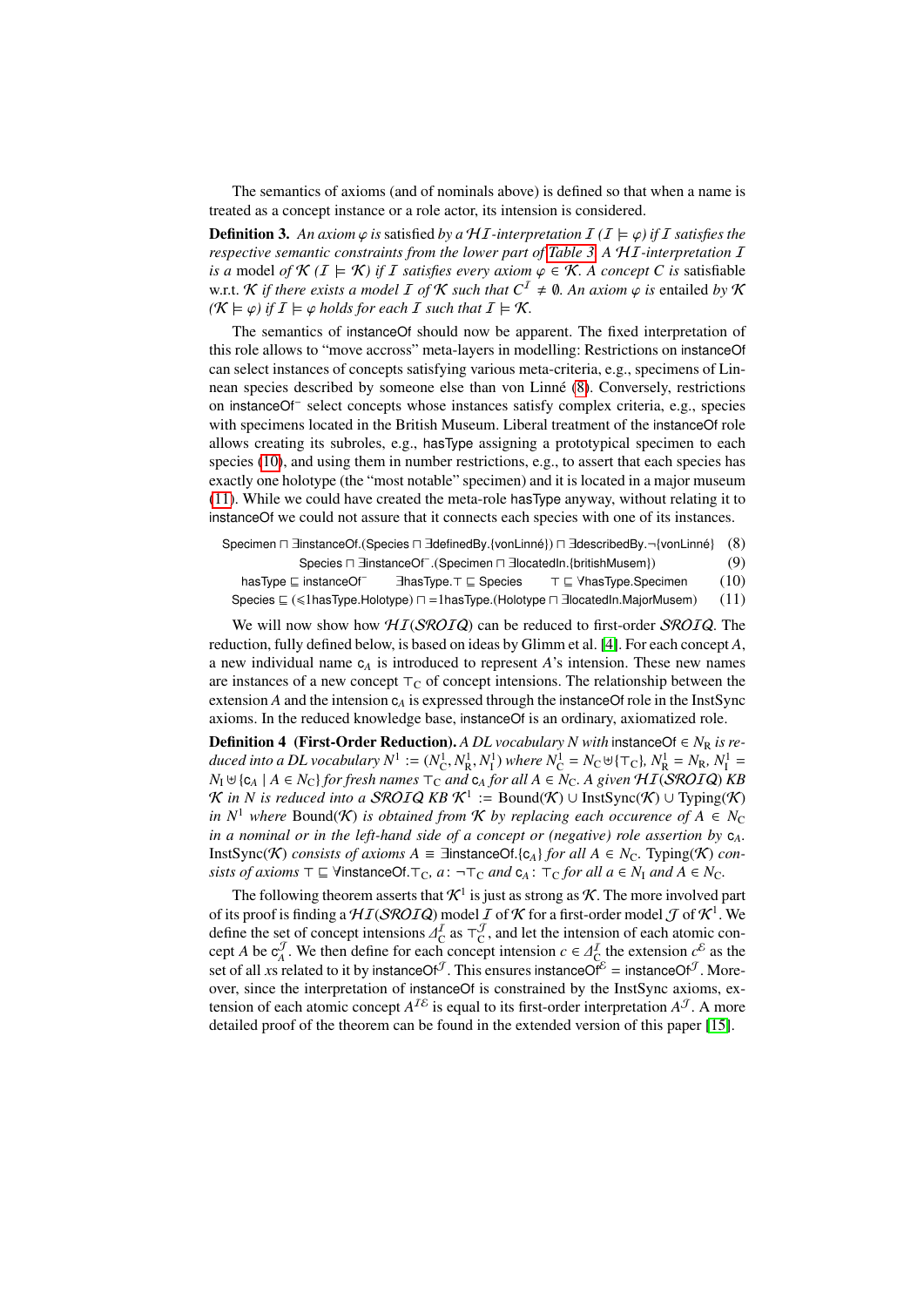**Theorem 1.** *For any*  $HI(SROIQ)$   $KB K$  *and any axiom*  $\varphi$  *in a common vocabulary N*, *we have*  $\mathcal{K} \models \varphi$  *iff*  $\mathcal{K}^1 \models \text{Bound}(\varphi)$ *.* 

Observe that  $K^1$  is linear in the size (string-length) of K (assuming N consists exactly of all symbols occurring in  $\mathcal{K}$ ). If  $\mathcal{K}$  satisfies, for all roles including instance Of, the *SROIQ* restrictions (cf. [Sect. 2.1\)](#page-2-3), so does  $\mathcal{K}^1$ .

Corollary 1. *Concept satisfiability and subsumption in* HI(SROIQ) *conforming to* SROIQ *restrictions on roles including* instanceOf *are decidable in* N2ExpTime*.*

In general,  $HI(L)$  reduces to  $LO$  if the DL  $L$  admits GCIs, existential restriction, and complement. The decidability and complexity of standard reasoning tasks for  $H_I(\mathcal{L})$  are then the same as for  $\mathcal{L}O$ .

A natural next step after metamodelling instantiation is metamodelling subsumption. For a singleton meta-concept *C*, the meta-concept ∀instanceOf⊤.∃instanceOf.*C*, the single instance Of *C*, We can thus due to Glimm et al. [\[4\]](#page-11-1), classifies subconcepts of the single instance of *C*. We can thus express that all species of genus Giraffa except G. camelopardalis are extinct [\(12\)](#page-7-1). Glimm et al. [\[4\]](#page-11-1) axiomatized a subClassOf role over atomic concepts, but, unlike instanceOf, it does not extend to unnamed concept intensions. Metamodelling of subsumption with the intended semantics  $\{(x, y) | x, y \in \Delta_C^{\mathcal{I}} \wedge x^{\mathcal{E}} \subseteq y^{\mathcal{E}}\}$  is a part of our near-future work.

<span id="page-7-1"></span>Species ⊓ YinstanceOf<sup>-</sup>.∃instanceOf.{Giraffa} <sub>Π</sub> ¬{G. camelopardalis} ⊑ Extinct (12)

### <span id="page-7-0"></span>3.2 Classification of Roles

We now define another variant of higher-order DL with a notable addition: allowing concepts to contain and roles to connect also atomic role names. We define the logic  $HIR(SHOIQ)$ , on top of the SHOIQ DL [\[13\]](#page-11-21) disallowing some SROIQ constructs (we say that an expression is allowed if its extension is defined in the right column of [Table 3\)](#page-4-1).  $HIR(\mathcal{L})$  for a fragment  $\mathcal L$  of SHOIQ is the corresponding fragment of  $HIR(SHOIQ)$ .  $HIR$  uses the same vocabulary as  $HI$ .

The most notable syntactic difference for  $HIR(\mathcal{L})$  compared to  $HI(\mathcal{L})$  is the option to use atomic roles as individuals. The full syntax is as follows.

Definition 5. HIR(SHOIQ) role expressions *are inductively defined as the smallest set containing the allowed expressions listed in the upper part of [Table 3,](#page-4-1) where*  $R_0 \in$ *N*<sup>R</sup> \ {instanceOf}*, R is an atomic or inverse role.* HIR(SHOIQ) descriptions *are inductively defined as the smallest set containing the allowed expressions listed in the middle part of [Table 3,](#page-4-1) where*  $A \in N_C$ ,  $B \in N$ , C and D are descriptions and R is an *atomic or inverse role. A* HIR(SHOIQ) knowledge base K *is a finite set of allowed axioms of the forms listed in the bottom part of [Table 3,](#page-4-1) where B,*  $B_1$ *,*  $B_2 \in N$ *, C and D are descriptions, P and R are atomic or inverse roles.*

In contrast to  $H\overline{I}$ ,  $H\overline{I}R$  extensions range over all intensions, and hence concepts in  $HIR(\mathcal{L})$  are fully promiscuous, though about each instance we are able to say if it is an individual, concept, or role. In many cases such promiscuity is not desired; we will later learn how to constrain it if needed. However, there are certain concepts such as Deprecated for which it makes sense. Concepts, but as well roles, and even individuals may become deprecated if they are replaced by new names or more refined versions. In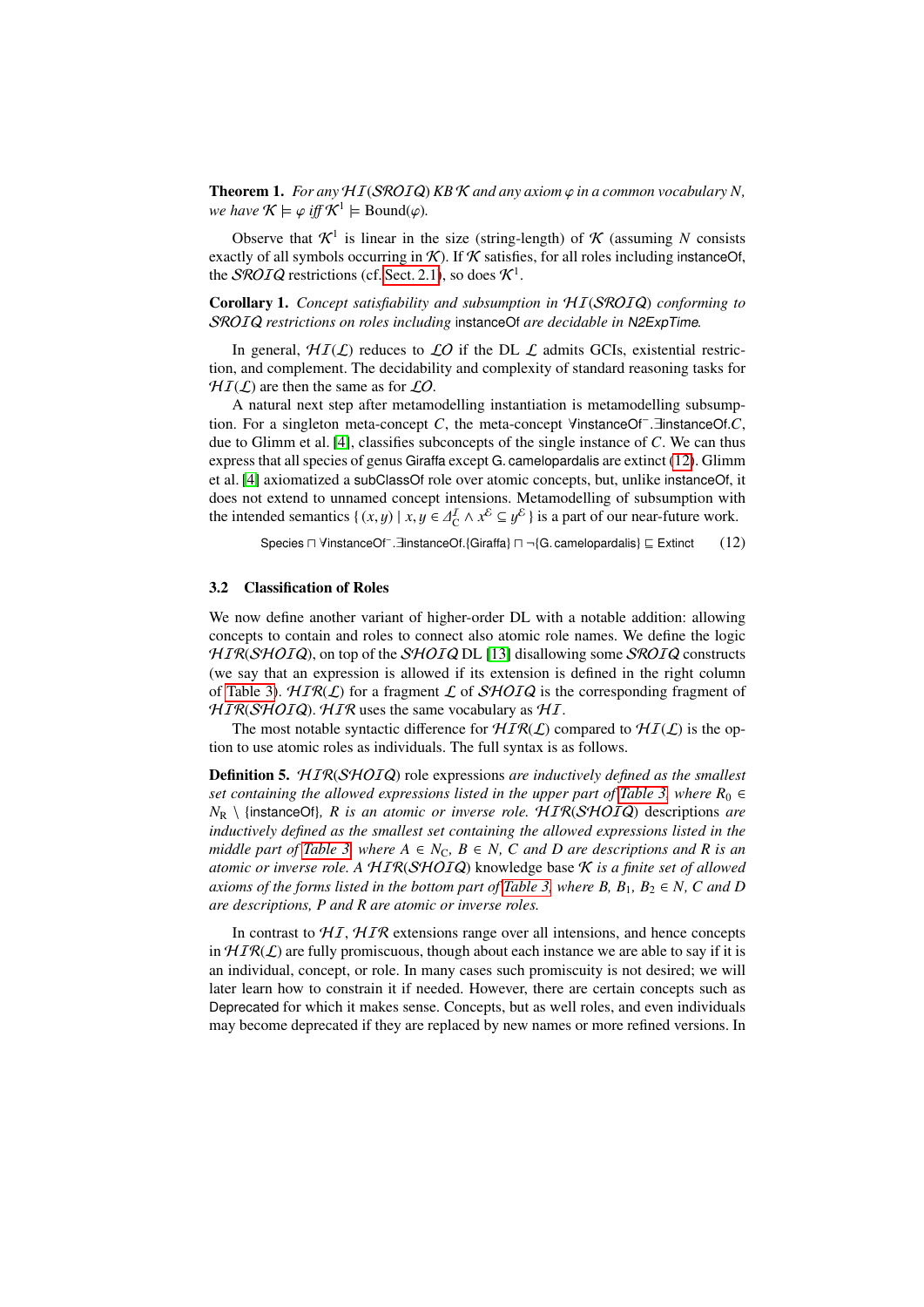the taxonomy domain, taxa, ranks, end even specimens may become deprecated (e.g., when they are invalidated by further studies). A role with a truly promiscuous domain is, e.g., definedBy; as it is applicable on both taxa and ranks.

**Definition 6.** An  $HIR$ -interpretation of a DL vocabulary N with instanceOf ∈  $N<sub>R</sub>$  is a *triple*  $I = (A^I, \cdot^I, \cdot^{\mathcal{E}})$  *such that* 

- *1.*  $\Delta^I = \Delta^I$   $\oplus \Delta^I$   $\Delta^I$   $\oplus \Delta^I$  (all three sets pairwise disjoint),<br>
2.  $\Delta^I \subseteq \Delta^I$  for each  $\Delta \subseteq N$ ,  $\Delta^I \subseteq \Delta^I$  for each  $\Delta \subseteq N$ , pi
- 2.  $a^I \in A_I^I$  for each  $a \in N_I$ ,  $A^I \in A_I^I$  for each  $A \in N_C$ ,  $R^I \in A_R^I$  for each  $R \in N_R$ ,<br>  $A \in \mathcal{A}$  for each  $a \in A^I$ ,  $A \in \mathcal{A}$  *x*  $A^I$  for each  $x \in A^I$ .
- 3.  $c^{\mathcal{E}} \subseteq \Delta^I$  for each  $c \in \Delta^I_{\mathbf{C}}$ ,  $r^{\mathcal{E}} \subseteq \Delta^I \times \Delta^I$  for each  $r \in \Delta^I_{\mathbf{R}}$ ,

*and the extensions of role expressions and complex descriptions are inductively defined according to [Table 3.](#page-4-1)*

Satisfiability, model, and entailment are defined as for  $H_I(SROIQ)$ . We will now reduce HIR(SHOIQ) to SHOIQ*mm* under ν-semantics. While there are similarities with the previous first-order reduction, the target is now already a HiLog-based higherorder logic. The core idea is to separate concepts, individuals, and roles which are not distinguished by  $\mathcal{SHO}IQmm$ . We introduce  $\top_I$ ,  $\top_C$  and  $\top_R$ , representing disjoint topconcepts for individuals, concepts, and roles (their union being  $\top'$ ). The instanceOf role is reduced into an ordinary role with domain  $\tau'$  and range  $\tau_c$ , axiomatized through InstSync axioms. As SHOIQ*mm* uses a set of names including an inverse name *n* − for each atomic name  $n$ , we also introduce  $T<sup>-</sup>$  to handle all inverse names separately.

Definition 7 (Reduction to SHOIQ*mm*with ν-semantics). *A DL vocabulary N with*  $A \cap B$  is reduced into the set of atomic names  $N_a^v = N_I \oplus N_C \oplus N_R \oplus N_C$ { $T_c$ ,  $T_R$ ,  $T_l$ ,  $T'$ ,  $T''$ } *for fresh names*  $T_c$ ,  $T_R$ ,  $T_l$ ,  $T''$ , and  $T'$ .<br>*HTR(SHOTO) KR K* in N is reduced into a SHOTO

HIR(SHOIQ) *KB* K *in N is reduced into a* SHOIQ*mm KB* K<sup>ν</sup> *in N*ν *as follows:*  $\mathcal{K}^{\nu}$  = Bound( $\mathcal{K}$ ) ∪ InstSync( $\mathcal{K}$ ) ∪ Typing( $\mathcal{K}$ )*, where* InstSync( $\mathcal{K}$ ) *contains* A ≡  $\exists$ instanceOf.{*A*} *for all A*  $\in$  *N*<sub>C</sub>, Bound(*K*) *contains for each*  $\varphi \in$  *K its transformed version where every occurrence of a description C in the form*  $\neg D$  *is replaced by*  $\top$   $\neg C$ *and every RIA*  $w \subseteq S$  *is replaced by*  $w \subseteq_R S$ . Typing(K) *consists of axioms:* 

- *1.* ¬({instanceOf,  $T_C$ ,  $T_R$ ,  $T_I$ ,  $T'$ ,  $T^{-1}$ }  $\sqcup$   $T^{-1}$ )  $\equiv T' \equiv T_C \sqcup T_R \sqcup T_I$ ,<br>2. Te D I's E ± Te D I's E ± I's D I's E ±
- 2.  $T_C \sqcap T_I \sqsubseteq \bot$ ,  $T_C \sqcap T_R \sqsubseteq \bot$ ,  $T_R \sqcap T_I \sqsubseteq \bot$ ,
- *3.*  $\top \sqsubseteq$   $\forall$  instance Of  $\top_C$ ,  $\exists$  instance Of  $\top \sqsubseteq \top'$ ,<br>*4* (*i*) *a*:  $\top$ *s f* or *all a*  $\in$  *N*, (*ii*) **4**  $\top$  $\top$ <sub>0</sub> **4**  $\top$  $\top$
- *4. (i) a*:  $T_1$  *for all a*  $\in$  *N<sub>I</sub>*, *(ii) A*:  $T_C$ ,  $A \sqsubseteq T'$  *for all A*  $\in$  *N<sub>C</sub>*, *(iii) R*:  $T_R$ ,  $T \sqsubseteq \forall R.T'$ ,  $\exists R \top \sqsubseteq T'$  *for all*  $R \in N_0$ ,  $\setminus$  linetance  $Q(f \cup \{i\})$   $n^- \cdot T^-$  *for all*  $n \in N^{\gamma}$  $\exists R.\top \sqsubseteq \top'$  *for all*  $R \in N_R \setminus \{\text{instanceOf}\}\$ *, (iv)*  $n^-$ :  $\top^-$  *for all*  $n \in N^{\nu}$ *.*

The following theorem states that  $\mathcal{K}^{\nu}$  is just as strong as  $\mathcal{K}$ . Its proof is similar to the proof of [Theorem 1,](#page-6-3) and is included in the extended version [\[15\]](#page-11-20).

Theorem 2. *For any* HIR(SHOIQ) *KB* <sup>K</sup> *and axiom* ϕ *over a common vocabulary N, we have*  $\mathcal{K} \models \varphi \text{ iff } \mathcal{K}^{\vee} \models \text{Bound}(\varphi)$ *.* 

The v-reduction of a  $HIR(SHOIQ)$  KB K is linear in the size of K. Simple roles are defined as for SROIQ. URA is defined as for SHOIQ*mm*, but only for names from  $N_R$ . We can now state the following corollary. Its assumptions suffice to satisfy the decidability conditions of *v*-satisfiability of  $\mathcal{K}^{\gamma}$  from [Sect. 2.2.](#page-3-1)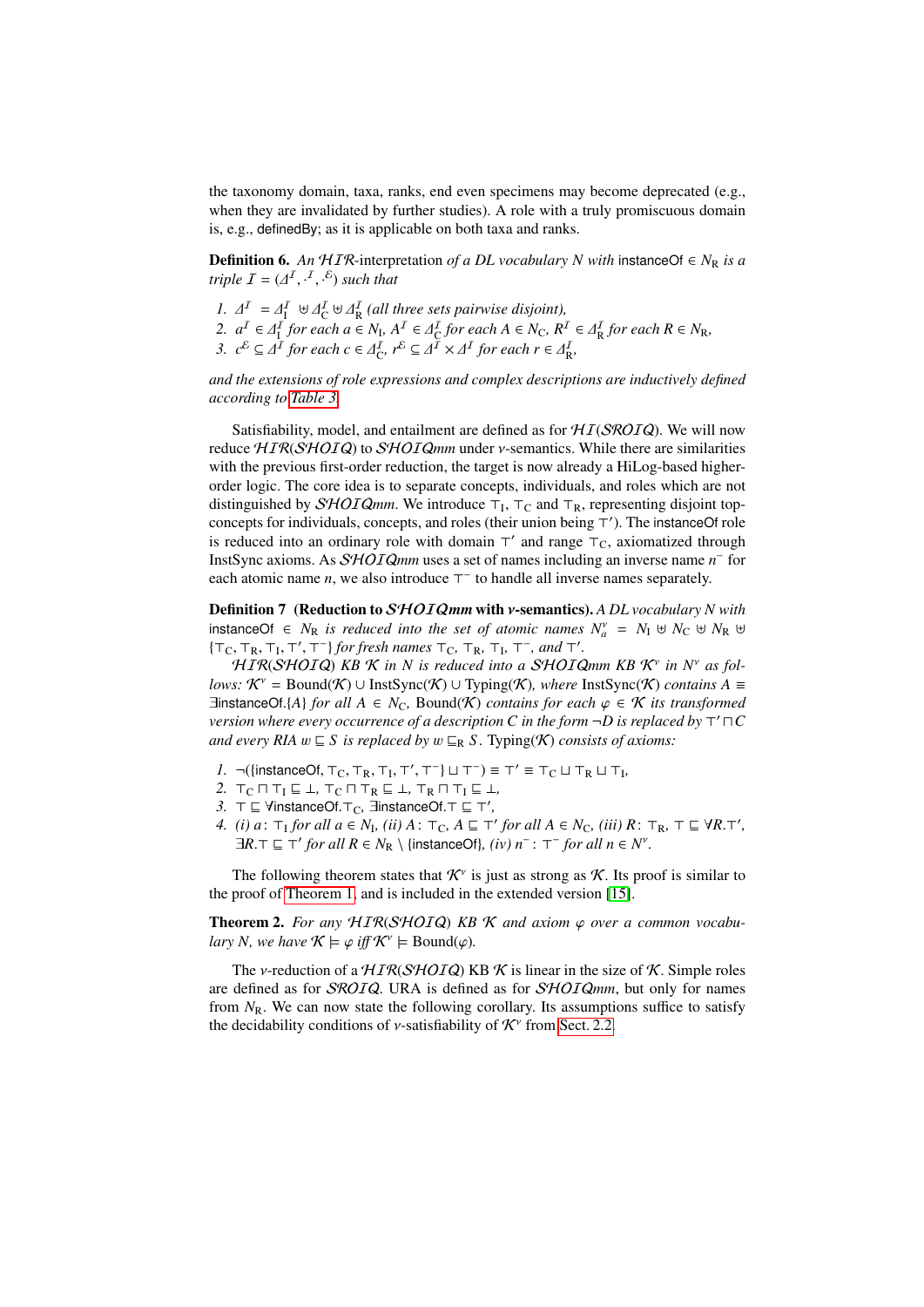Table 4. Knowledge base with *n* types

<span id="page-9-2"></span>

| $T^{X(t)} \sqsubseteq$ VinstanceOf <sup>-</sup> . $T^{X(t-1)}$ for each t s. t. $t > 0$<br>$T^{X(t)} \sqsubseteq \neg T^{Y(u)}$ for each t, u s. t. $0 < t, u \le n \land t \ne u$ | $a: \top^{1(1)}$ for each $a \in N_1$ |
|------------------------------------------------------------------------------------------------------------------------------------------------------------------------------------|---------------------------------------|
| $T^{IR(1)} = T^{I(1)} + T^{R(1)}$                                                                                                                                                  | $R: \top^{R(1)}$ for each $R \in N_R$ |

Corollary 2. *Let a* HIR(SHOIQ) *KB* K *be such that (a) only simple roles occur in cardinality restrictions, and (b)* K *employs URA, or it contains no nominals and no cardinality restrictions. Concept satisfiability and entailment in a* HIR(SHOIQ) *KB are then decidable in* NExpTime*.*

Note that the reduction theorem can be generalized to reducibility of  $HIR(\mathcal{L})$ to LO*mm*, if L admits GCIs, existential restriction, and complement.

#### <span id="page-9-0"></span>3.3 Type Hierarchy Strikes Back

In  $H_I(\mathcal{L})$  ( $H_I(\mathcal{R}(\mathcal{L}))$ , concepts are promiscuous – any individuals, concepts (and roles) may become their instances. In case selected concepts need to be strictly typed, this is axiomatized as follows:

**Definition 8 (Typing framework).** *Given n*  $\in$  N, *a* H*I* KB with *n* types *adds fresh concepts names*  $T^{(i)}$  *for each i such that*  $0 < i \leq n$ *, and contains axioms listed in the*<br>*unner part of Table 4 for*  $Y - Y - I$  *A H IR KB with n types adds fresh concept names upper part of [Table 4](#page-9-2) for*  $X = Y = I$ *. A*  $HIR$ *KB with <i>n* types *adds fresh concept names*  $\tau^{X(i)}$  for each i,  $0 \le i \le n$ , and each  $X \in \{\text{I}, \text{R}, \text{IR}\}\$ , and contains axioms listed in the unner and lower part of Table 4 for all  $X, Y \in \text{J}$ , **R**, **IR**) *upper and lower part of [Table 4](#page-9-2) for all*  $X, Y \in \{I, R, IR\}$ *.* 

The  $T^{I(1)}$  concept classifies precisely all individuals (similarly,  $T^{R(1)}$  classifies precisely all roles and  $T^{IR(1)}$  classifies precisely all individuals and roles),  $T^{I(2)}$  classifies precisely all concepts with only individual instances (analogously,  $T^{R(2)}$  for concepts of roles, and  $T^{IR(2)}$  for mixed concepts), etc. We can thus assert some typing in our example:

Organism  $\sqcup$  Person  $\sqcup$  Museum  $\sqsubseteq T^{I(1)}$  Taxon  $\sqsubseteq T^{I(2)}$  Rank  $\sqsubseteq T^{I(3)}$ 

Typing is propagated to subconcepts and instances: G. camelopardalis  $\subseteq T^{I(1)}$  and Species  $\subseteq T^{I(2)}$  is now entailed, and so for other taxa and ranks. Domains and ranges of roles may be typed similarly, e.g.: ∃successorOf.  $\top \sqsubseteq \top^{l(2)}$  and  $\top \sqsubseteq \forall$  successorOf.  $\top^{l(2)}$ .<br>This though is also already entailed, since Species was already asserted as the domain This, though, is also already entailed, since Species was already asserted as the domain and range, and it is already typed.

## <span id="page-9-1"></span>3.4 Some Properties of  $HISROIQ$  and  $HIR(SHOIQ)$

 $HISROIQ$ ) and  $HIR(SHOIQ)$  have the basic properties of HiLog-based logics: *intensional regularity*  $\mathcal{K}, (X = Y) \models X \equiv Y$ , and the lack of *extensionality*  $\mathcal{K}, (X = Y) \models Y$  $X = Y$ . Indeed, if  $\mathcal{K} \models A = B$  for two concept names *A* and *B*, then  $\mathcal{K} \models A \equiv B$ , since in every model  $A^I = B^I$ , hence also  $A^{I\mathcal{E}} = B^{I\mathcal{E}}$ . Both logics are thus intensionally regular for concepts. This is a quite natural requirement for metamodelling. If we assert that an international and a Slovak name denote the same species (G. camelopardalis  $=$  Žirafa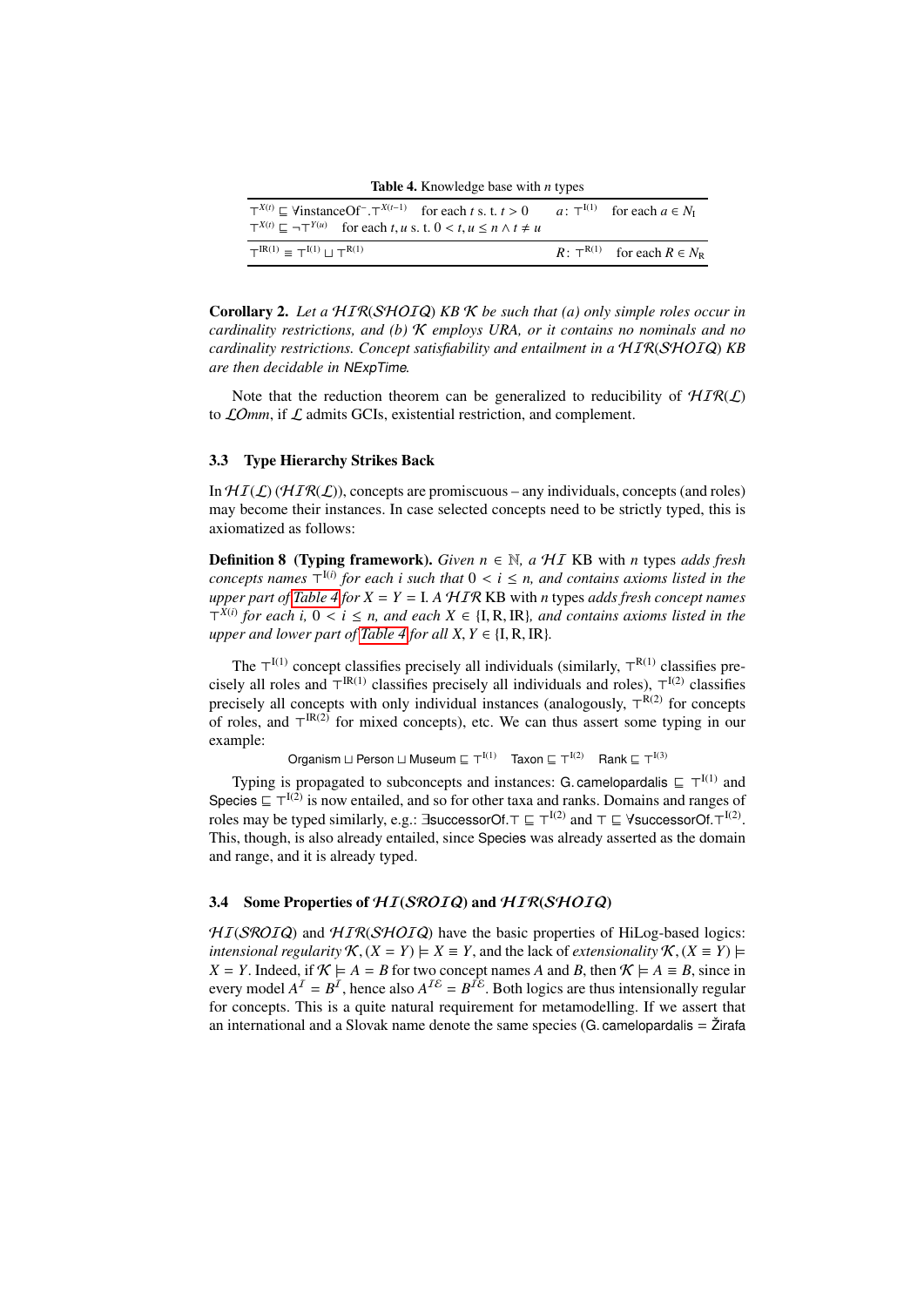štíhla), we expect their extensions to also be equal.  $HIR(SHOIQ)$  is intensionally regular also for roles, but  $K$  never entails  $R = S$  under decidability conditions.

A model of a KB such that  $\mathcal{K} \models A \equiv B$  can assign *A* and *B* distinct intensions  $A^{\mathcal{I}} = a \neq b = B^{\mathcal{I}}$  with the same extension, e.g.,  $a^{\mathcal{E}} = b^{\mathcal{E}} = \{x\}$ . Both our logics thus lack extensionality. This enables, e.g., deprecating an old binomial name of a species (e.g., Cervus camelopardalis) without deprecating its newer name (Giraffa camelopardalis) although they classify the same organisms (Giraffa c.  $\equiv$  Cervus c.), or modelling of singlespecies genera such as Sommeromys  $\equiv$  S. macrorhinos, where S. macrorhinos : Species and Sommeromys: Genus without contradicting Species  $\Box$  Genus  $\sqsubseteq \bot$ .

 $HI(SROIQ)$ 's expressivity makes it vulnerable to Russel's paradox of naïve set theory. A concept of such concepts which are not instances of themselves is defined as Barber  $\equiv \neg$  - ∃instance Of Self. Take any  $H_I(SROIQ)$  model I of K, and let b := Barber<sup>I</sup> ∈  $\Delta$ <sub>C</sub>,  $B := b^{\varepsilon}$ , and  $S := \exists$  instanceOf.Self = { $x \mid (x, x) \in \text{instanceOf}^{\varepsilon}$ } = { $x \mid (x, x) \in \text{instanceOf}^{\varepsilon}$ }  $\{x \mid x \in \Delta_C \land x \in x^{\mathcal{E}}\}$ . We have  $B = (A_1 \uplus \Delta_C) \setminus S = A_1 \uplus (\Delta_C \setminus S) = A_1 \uplus \{x \mid x \in A_1 \land x \in A_2 \}$ . Hence the contradiction:  $b \in b^{\mathcal{E}}$  iff  $b \notin b^{\mathcal{E}}$ . Even though *SHOTO* does  $\Delta_C \wedge x \notin x^{\mathcal{E}}$ . Hence the contradiction:  $b \in b^{\mathcal{E}}$  iff  $b \notin b^{\mathcal{E}}$ . Even though *SHOIQ* does not admit self-restriction, simpler contradictions involving instanceOf, e.g., *x* : *Y* and  $(x, Y)$ :  $\neg$  instance Of, can be expressed in  $HIR(SHOIQ)$ . However, these examples are actually not specific to  $H_I$  or  $H_I$ R logics, as they reduce to contradictory SROIQ and SHOIQ*mm* KBs, respectively.

# <span id="page-10-0"></span>4 Conclusions

We have introduced a higher-order framework  $HIR(\mathcal{L})$  which enriches a DL  $\mathcal L$  with promiscuous higher-order concepts, and makes the instantiation relation accessible to the modeller in the form of a fixly interpreted role named instanceOf, whose semantics is akin to rdf:type. We showed a number of examples illustrating how such constructs may be useful for metamodelling.

Our work is most closely related to that of Homola et al. [\[10\]](#page-11-2) which is here extended by promiscuity and modelling with instantiation. The former approach is strictly typed; types are easily constructed in  $HIR(\mathcal{L})$  by axiomatization if needed, and may be used – but they are not strictly enforced. We base many of our constructions on Glimm et al. [\[4\]](#page-11-1) who, however, do not enable orders higher than the second, meta-roles, nor promiscuity. They also do not provide any higher-order model-theoretic characterization, only an axiomatization in a regular DL. Such characterization is instrumental in showing that the logic has desired properties, which we have discussed in [Sect. 3.4.](#page-9-1)

Computational support for logics up to  $HIR(SHOIQ)$  can be obtained via a reduction to Motik's extension of  $\mathcal{SHOIQ}$  with metamodelling (under *v*-semantics). For the weaker variant  $HI(\mathcal{L})$ , which disallows classification of roles,  $HI(SROIQ)$  is fully reducible to regular  $SROIQ$  by adapting the reduction known from Glimm et al. The question whether the subsumption relation and further logical constructs of the underlying DL can be made accessible for metamodelling is an interesting open problem.

Acknowledgments. This work was funded by project VEGA 1/1333/12. Petra Kubincová received an extraordinary scholarship awarded by Faculty of Math., Physics, and Informatics. We thank Miroslav Vacura and Vojtěch Svátek for valuable suggestions.